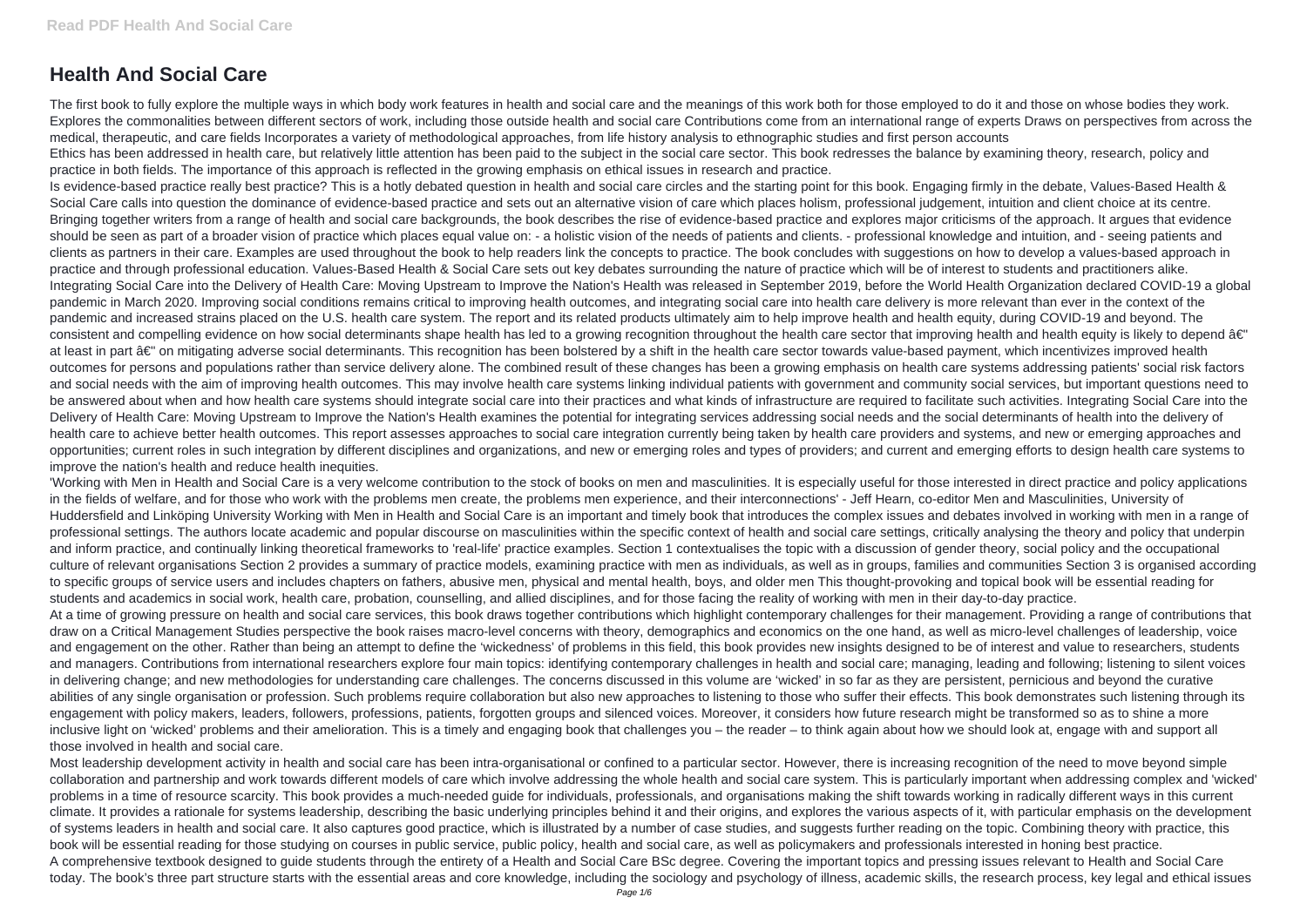and reflective practice. In the second part, the authors cover a variety of aspects of health and social care in practice, like health promotion, safeguarding children and their rights, and working with people experiencing mental health disorders. Finally, the third part considers some of the challenges faced in present day health and social care, looking at social justice issues, legal and ethical considerations, leadership, and health inequalities. All content is supported by practical and reflective features to help students throughout their degree, these include: Interactive activities, real life case studies and examples related to chapter content, links and suggestions for further reading, and answers to key activities and case studies exercises. The perfect companion text for anyone studying a Health and Social Care degree, or any other course related to the health and social care services.

Narrative-Based Practice in Health and Social Care outlines a vision of how witnessing narratives, paying attention to them, and developing an ability to question them creatively, can make the person's emerging story the central focus of health and social care, and of healing. This text gives an account of the practical application of ideas and skills from contemporary narrative studies to health and social care. Promoting narrative-based practice in everyday encounters with patients and clients, and in supervision, teaching, teamwork and management, it presents "Conversations Inviting Change," an established narrative-based model of interactional skills. Underpinned by an account of theory from narrative studies and related fields, including communication theory and systems thinking, it is written for students and practitioners across a broad range of professions in primary and secondary health care and social care. More information about "Conversations Inviting Change" is available at www.conversationsinvitingchange.com. This website includes podcasts, presentations and further teaching material as well as details of forthcoming courses, and is continually updated with information about the approach described in this book.

Designed to lay sound foundations for continuing professional development in a world of rapid change, this Reader draws together key articles exploring the recent challenges facing professionals across the spectrum of health and social care. Topics examined include: accountability to service users, funders and communities; the skills needed for teamwork and collaboration; and ethical dilemmas of working in conditions of resource constraint, and engaging in questions of quality and performance review. The chapters reflect the similarities and differences between the NHS and social services. This a set book for the Open University course K302 Critical Practice in Health and Social Care. `This book will serve well a diverse audience - in policy formulation and practice determination at all levels - who are committed to the nation's health and well-being' - Dianne Willcocks, Vice Chancellor, York St John University Critical Thinking in Health & Social Care is designed to equip practitioners with the knowledge and tools they need to critically examine practice in their own workplace. The book presents a range of different approaches, which have particular relevance in the context of health and social care. Each approach is explained and grounded in practice using case studies, problem-solving scenarios and workplace examples. The practical tools which form the core of the book are contextualised by an exploration of what constitutes knowledge and evidence and the types of assumptions which are commonly held and which have a bearing on practice. This is an essential text for advanced post-graduate health and social care students, and for those who are moving into more senior and strategic roles. Critical Thinking in Health & Social Care provides an array of tools which can be used to challenge and change existing practice and to solve problems. Stella Jones-Devitt is Head of Subject for Health Studies and Community Engagement at York St John University. Liz Smith is Programme Leader for

Health Professional Studies, Faculty of Health and Social Care, University of Hull

Managing in Health and Social Care is a practical textbook for students of management in health and social care, whether at undergraduate or postgraduate level. It includes case studies with textual commentary to reinforce learning, activities, key references and clear explanations of essential management tools and concepts.

Anti-Oppressive Practice in Health and Social Care presents a distinctive holistic approach to developing anti-oppressive practice in a range of health and social care settings, and with a range of service users. Drawing on case studies and practice guidelines, the book proposes strategies which students and professionals can use to develop skills in cultural equality and antidiscrimination and apply them to their everyday practice. The book begins with an account of the nature of anti-oppressive practice and goes on to explore the core theories, concepts and strategies of anti-oppressive practice. Key features of the book include: " a positive preventative approach that sets it apart from existing texts in the field " invaluable practical guidance on how to develop and evaluate personal and organisational cultural practice " a number of helpful features, such as annotated case studies which illustrate best practice, cultural competence and common pitfalls. Anti-Oppressive Practice in Health and Social Care is an essential text for all health and social care undergraduates, on such courses as social work, health care, nursing and counselling. It will also be a useful reference tool for qualified practitioners who wish to reflect on their personal and organisational practice.

If you're looking to develop and improve your nursing, health or social care practice, either individually or as part of a team, the Practice Development Workbook for Nursing, Health and Social Care Teams offers a wide-ranging selection of activities, tools and resources covering vital aspects of practice development. Written as a companion volume to the latest edition of the bestselling Practice Development in Nursing and Healthcare, this new resource grounds practice development in day-to-day nursing and health and social care through accessible, informative learning activities. It also focuses on practical ways in which teams can make their workplace cultures more effective and person-centred, and enables practitioners to empower themselves to make compassionate care a fundamental part of effective health and social care systems. Key features: Offers a full range of resources and tools to support all stages of learning and development towards person-centred practice Includes practical advice for teams to involve patients, clients and residents in the transformation of workplace cultures and bringing about sustainable change Perfect for use both by individuals or by those working in group settings Presents informative and accessible information through activities and key learning points rather than just theory Fully linked to Practice Development in Nursing and Healthcare, second edition, but can also be used as a stand-alone resource Companion website Includes a companion website at: www.wiley.com/go/practicedevelopment/workbook The website includes valuable material for you to print out and use: Evaluation tools Questionnaires and checklists Worksheets and reflection tools Sample presentations in PowerPoint format A bonus online chapter on sharing and celebrating The website material supplements, and is organised around, the chapters in the workbook.

This contributed volume is based on the "European Core Competences Framework for health and social care professionals working with older people" (ECCF), developed and verified in a unique international cooperation between 26 universities and universities of applied sciences in 25 European countries, part of the European Later Life Active Network (ELLAN). In addition to the framework, the book outlines the necessary qualifications and describes the roles of professionals working with older people in health and social services. It explores healthy ageing for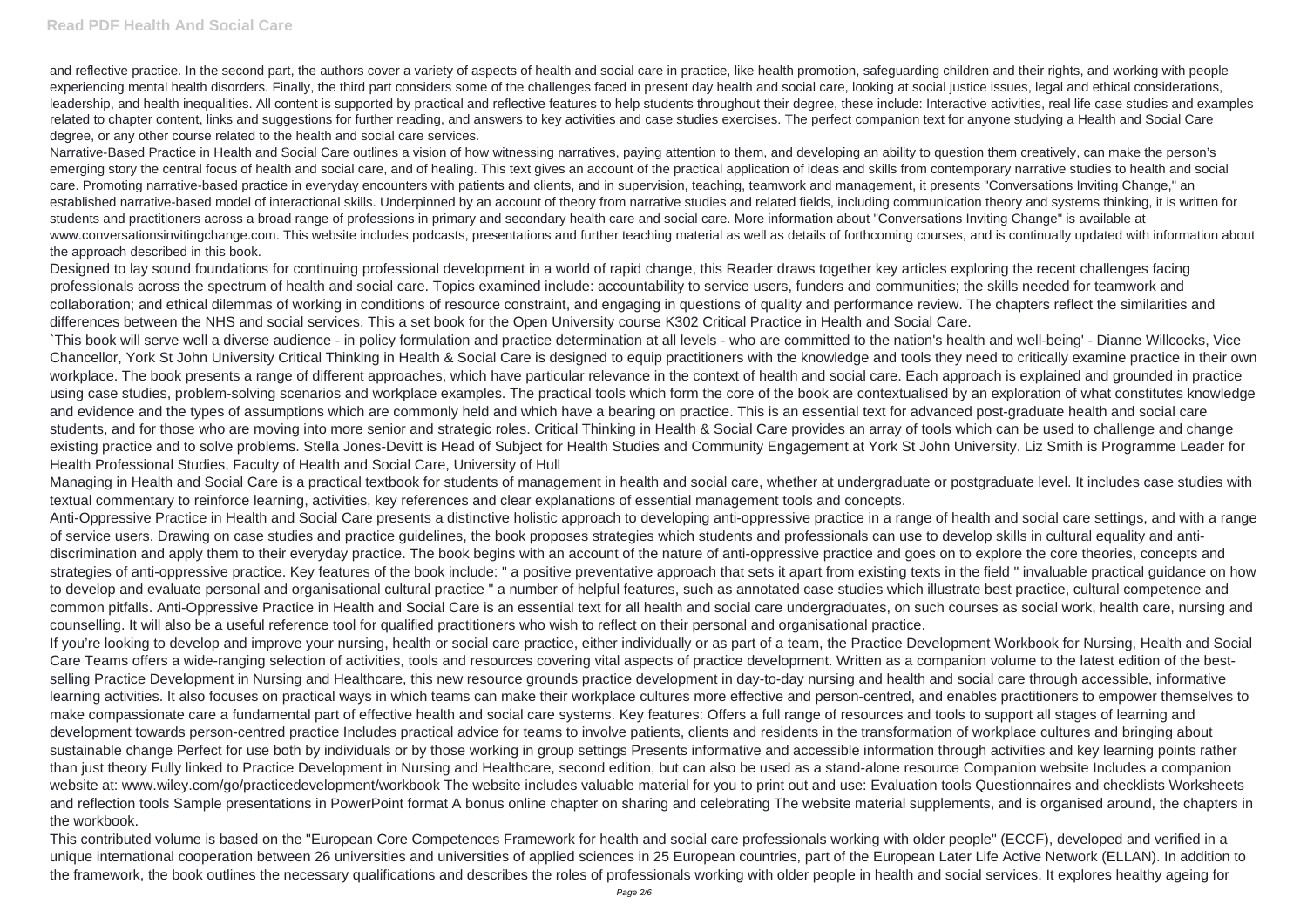older people from different perspectives and describes the seven roles of health and social care professionals (Expert, Communicator, Collaborator, Organizer, Health and Welfare Advocate, Scholar, and Professional), before going on to define 18 related competences and elaborating them in performance indicators. Beyond the ECCF, the book explains the widely used CanMED role model and puts forward theories to support a client centered and integrated approach on health and social care in order to change attitudes toward older clients and offer better care and support. It also provides health and social care professionals, for example nurses, allied health professionals and social workers with new contextual information and cultural awareness. It gives a voice to students by addressing selected perspectives for professional development. The book includes questions for reflective learning helping to make the book a vital practical instrument for use in the educational context throughout Europe. Europe's ageing populations represent a major challenge for both public health and social care systems. 18% of the population is 65 years old and over, and this proportion will increase in the coming years. As a result, more and more health and social care professionals will work with older people in different settings – at home, in the community, in hospitals or in long-term care settings. Older people, and especially the frail, face a host of interrelated issues, e.g. cognitive restrictions, functional restrictions, psychosocial problems, multimorbidity, polypharmacy and social isolation. These problems call for an integrated approach to health and social care, which this book supplies. It is intended for health and social care professionals, students and educators, for a better understanding of Europe's ageing society and of the impact on care and services. Furthermore, the ECCF offers educational institutes a unique resource for curriculum development, education, training and assessment.

International Practice Development in Health and Social Care International Practice Development in Health and Social Care The second edition of International Practice Development in Health and Social Care remains the definitive resource for all those responsible for facilitating innovation and change in health and social care practice at every level. Fully revised and updated throughout, this new edition preserves its focus on developing person-centred, safe and effective evidence-based care that reflects the most recent health service modernisation agendas, clinical governance strategies, and quality improvement initiatives worldwide. Designed to empower multi-professional healthcare teams to transform both the culture and context of care, this invaluable guide: Offers an accessible, interactive approach to a variety of complementary improvement approaches that integrate learning, development, improvement, knowledge translation and inquiry Delivers practical practice development (PD) strategies guided by values of compassion, safety, efficacy, and person-centredness Provides recommendations for prioritising wellbeing in the workplace, enabling team effectiveness, and fostering collaboration and inclusion across health and social care systems Includes numerous real-world examples that connect theory with practice and illustrate field-tested PD methods Features contributions from Australia, Scandinavia, the UK, Germany, New Zealand, and the Netherlands, underscoring the text's international focus International Practice Development in Health and Social Care is essential reading for multi-professional healthcare practitioners including nurses, midwives, allied healthcare and medical practitioners, clinical educators, PD coordinators, health and social care leaders, managers and commissioners, and students and trainees from all the healthcare professions.

When servicewomen and men leave the armed forces, their care transfers to the statutory and third sector where the quality and provision of services can vary enormously. This edited book, encompassing a range of perspectives, from service user to professional, provides a comprehensive overview of services available. Each chapter, in turn, examines the policy underpinnings of systems and services covering the psychological health and social care of military veterans and then focuses on the needs of a discrete number of types of military veterans including early service leavers, veterans in the criminal justice system, older veterans and reservists, together with the needs of the children of veterans' families. This is the first UK book to examine the whole spectrum of contemporary approaches to the psychological health and social care of military veterans both in the United Kingdom and overseas. The book is edited by Professor Jamie Hacker Hughes, a former head of healthcare psychology within the UK Ministry of Defence and all contributors are experts in policy, service provision and academic research in this area. It will be of special interest to those designing and planning, commissioning, managing and delivering mental health and social care to military veterans and their families This book proposes an innovative new model for transforming racial and cultural lines in health and social care through communication processes, and introduces listening partnerships as a cost-effective, sustainable intervention to improve communication skills. Transforming Racial and Cultural Lines in Health and Social Care walks the reader through the process of developing the essential skills for racially and culturally effective and compassionate communication. Divided into four parts, the book includes examples that highlight the significance of each skill and provides listening partnerships on each topic. In the final part of the book, Froehlich and Thornton-Marsh interview medical, health, and social care practitioners regarding their experiences in using racially and culturally effective communication to transform health and social care. Improved communication enhances the experience of health and social care for both patients and practitioners and ultimately supports better health outcomes. Transforming Racial and Cultural Lines in Health and Social Care is essential reading for health and social care students looking to improve their communication skills and provide better care.

This engaging and accessible text, now in its third edition, provides a comprehensive introduction to health and social care. This new edition has been updated to cover recent developments, including the integrated care agenda, potential regional devolution and austerity.

PROMOTING PARTNERSHIP FOR HEALTH This book forms part of a series entitled Promoting Partnership for Health publishedin association with the UK Centre for the Advancement of Interprofessional Education (CAIPE). The series explores partnership for health from policy, practice and educational perspectives. Whilst strongly advocating the imperative driving collaboration in healthcare, it adopts a pragmatic approach. Far from accepting established ideas and approaches, the series alerts readers to the pitfalls and ways to avoid them. DESCRIPTION Interprofessional Teamwork for Health and Social Care is an invaluable guide for clinicians, academics, managers and policymakers who need to understand, implement and evaluate interprofessional teamwork. It will give them a fuller understanding of how teams function, of the issues relating to the evaluation of teamwork, and of approaches to creating and implementing interventions (e.g. team training, quality improvement initiatives) within health and social care settings. It will also raise awareness of the wide range of theories that can inform interprofessional teamwork. The book is divided into nine chapters. The first 'sets the scene' by outlining some common issues which underpin interprofessional teamwork, while the second discusses current teamwork developments around the globe. Chapter 3 explores a range of team concepts, and Chapter 4 offers a new framework for understanding interprofessional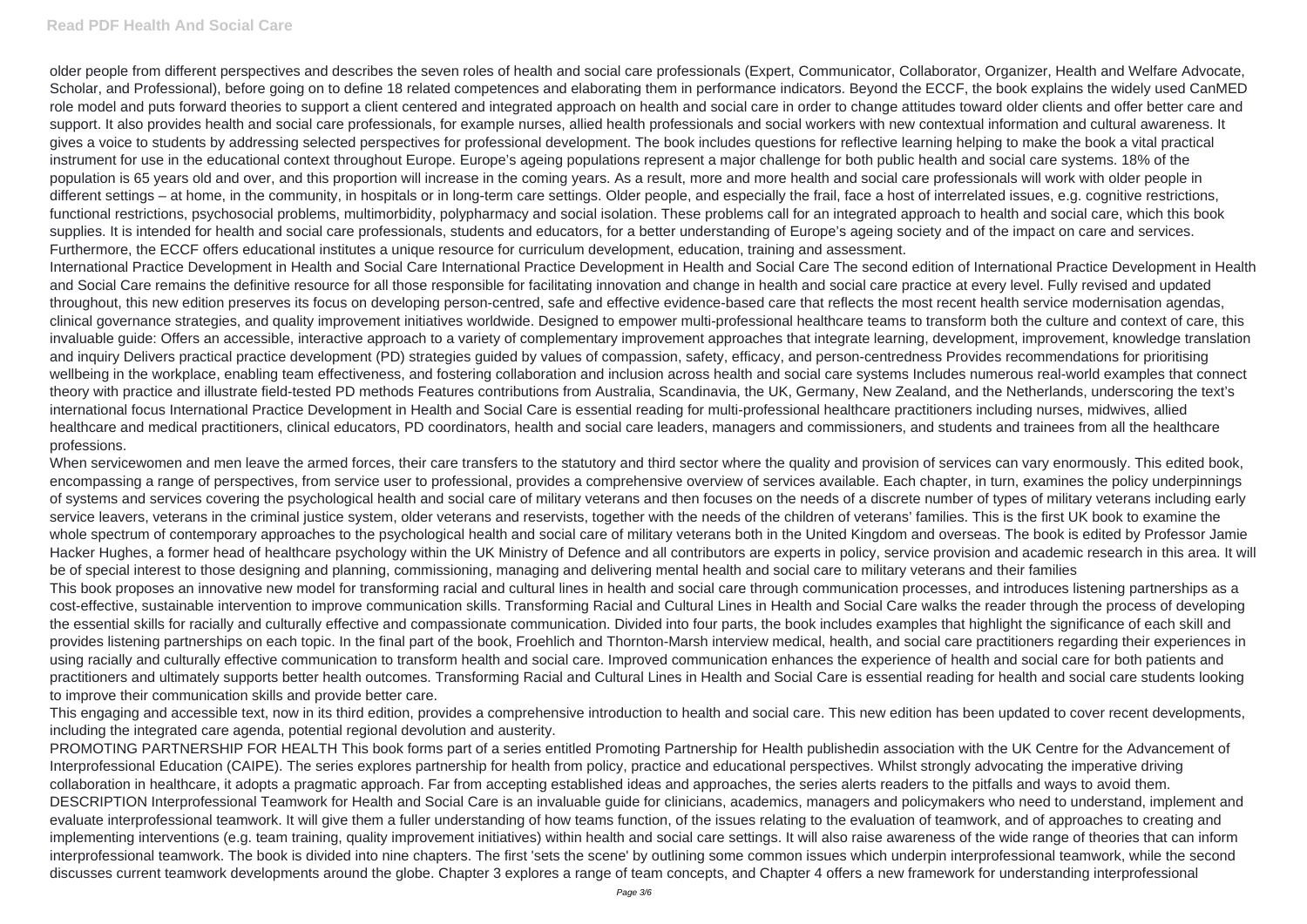teamwork. The next three chapters discuss how a range of range of social science theories, interventions and evaluation approaches can be employed to advance this field. Chapter 8 presents a synthesis of research into teams the authors have undertaken in Canada, South Africa and the UK, while the final chapter draws together key threads and offers ideas for future of teamwork. The book also provides a range of resources for designing, implementing and evaluating interprofessional teamwork activities.

Problem Based Learning in Health and Social Care offers a practical insight into the opportunities, benefits and challenges of using problem based learning (PBL) in health and social care education and also student directed learning (SDL) as a learning and teaching tool. It represents a collection of practical and emerging concepts in terms of how to do PBL and SDL and considers the practical barriers and solutions, challenges to self awareness and finally future potentialities and directions for learning.

Communities of Practice in Health and Social Care highlights howcommunities of practice (CoPs) can make service development andquality improvement in health and social care easier to initiateand more sustainable. Using a series of case studies from the UK and Australia the bookdemonstrates how the theory of CoPs is implemented in the deliveryof health and social care and highlights the associated potential,complexities, advantages and disadvantages. Communities of Practice in Health and Social Care equipspractitioners, managers, educators and practice mentors with theknowledge and skills to facilitate the development and maintenanceof Communities of Practice and highlights how the effects ofCommunities of Practice might be made explicit.

This book examines the practice of community engagement in museums through the notion of care. It focuses on building an understanding of the logic of care that underpins this practice, with a view to outlining new roles for museums within community health and social care. This book engages with the recent growing focus on community participation in museum activities, notably in the area of health and wellbeing. It explores this theme through an analysis of the practices of community engagement workers at Tyne & Wear Archives & Museums in the UK. It examines how this work is operationalised and valued in the museum, and the institutional barriers to this practice. It presents the practices of care that shape community-led exhibitions, and community engagement projects involving health and social care partners and their clients. Drawing on the ethics of care and geographies of care literatures, this text provides readers with novel perspectives for transforming the museum into a space of social care. This book will appeal to museum studies scholars and professionals, geographers, organisational studies scholars, as well as students interested in the social role of museums.

Action research is a form of research closely linked to practice which can readily be undertaken by practitioners and service users. This handbook offers a comprehensive quide to action research as a strategy for inquiry and development in health and social care. It can be used by individuals or groups working independently on their own projects or as a basis for a tutor-led course. It features \* an introduction to the theories behind action research and other forms of research related to it \*lively case studies from social work, nursing, mental health care and community work \* a step-by-step study guide. The theoretical section of the book provides a general definition of action research, compares action research with other forms of social research, outlines the nature of a 'culture of inquiry' in the workplace, and describes the links between action research and service-user research, management,community development, evaluation, reflective practice, feminist research and anti-racist research. This practical study guide covers issues such as preparing a proposal, ethics and principles of procedure, gathering and analysing data, writing a report, the links between action research and critical reflection. It will be particularly useful for groups wishing to undertake action research on an independent basis "...deals with a comprehensive range of issues, processes, theories,research and practices aimed at the development of services that are culturally appropriate, acceptable and relevant to the culturally diverse societies of the twenty-first century. The public expects the care they receive from health and social care practitioners to be sensitive to their cultural beliefs and values, appropriate to their needs, and free from discrimination."--Publisher.

From reviews: "I found this book to be an excellent read... My favourite part is at the end of each chapter where the authors very kindly give a chapter summary. I would say this, with learning outcomes for each chapter, is the reader's 'pot of gold' – and an excellent resource for students. The social and political stance of this text is sensitively weaved throughout, encouraging the wider thought processes of the reader. Images and illustrations provide a welcome and useful change to the traditional academic text, and I would recommend the book as an important reference resource for those starting on their leadership journey, or for those wanting to update. A well-informed, easy read that I will be recommending to our students to support their studies." The Biomedical Scientist, 2013: 70 (4) "Thisis an excellent book for anyone who is starting to take an interest in Leadershipwithin their health or social care role... Overall, the bookis clearly aimed at practitioners and should be a 'must-read' for those whowish to understand more about practical leadership and who aspire to moresenior positions within their field of practice." Lecturer,StaffordshireUniversity Faculty of Health Sciences Leadership in Health andSocial Care is an accessible text forstudents and practitioners seeking todevelop their leadership skills. "Icommend this book to you as a 'way in' to the leadership world for anyoneworking in health and social care. It treats you like an adult and expects youto take responsibility for your own leadership development. Wenow know that good leadership has a direct relationship with good services andwe can certainly no longer afford mediocrity. We need leaders to enable thedisruptive innovation that will be required to improve the quality of care withless resource to do so." Fromthe Foreword by Karen Middleton, Chief Health Professions Officer for England. Key features: · Introduces the concept of leadership and its importance in health andsocial care. · Discusses the skills and qualities that make for effective leadership. · Analyses the role of the leader as a catalyst for change. · Helps readers to explore their own perceptions of leadership throughactivities and scenarios.

It is increasingly necessary for health and social care professionals to take on a variety of leadership roles in interprofessional teams. In this book, the authors use detailed case studies to explore and analyze the skills needed to enable readers to develop into successful leaders in diverse settings.

This provocative and timely book examines the current state of primary care practice and outlines a new vision for the delivery of primary care services, primarily in the UK but also internationally. Encouraging a social compact between citizens, governments and the providers of care, the book describes how this will necessitate a redesign of the welfare sector to ensure it is 'fit for purpose' in the digital world. It explores the respective roles of the inverse care law and the rule of halves, systems theory and learning organisations, mutuality and active citizenship, and how these can be applied to improve service delivery. Key Features Offers an alternative approach to thinking and a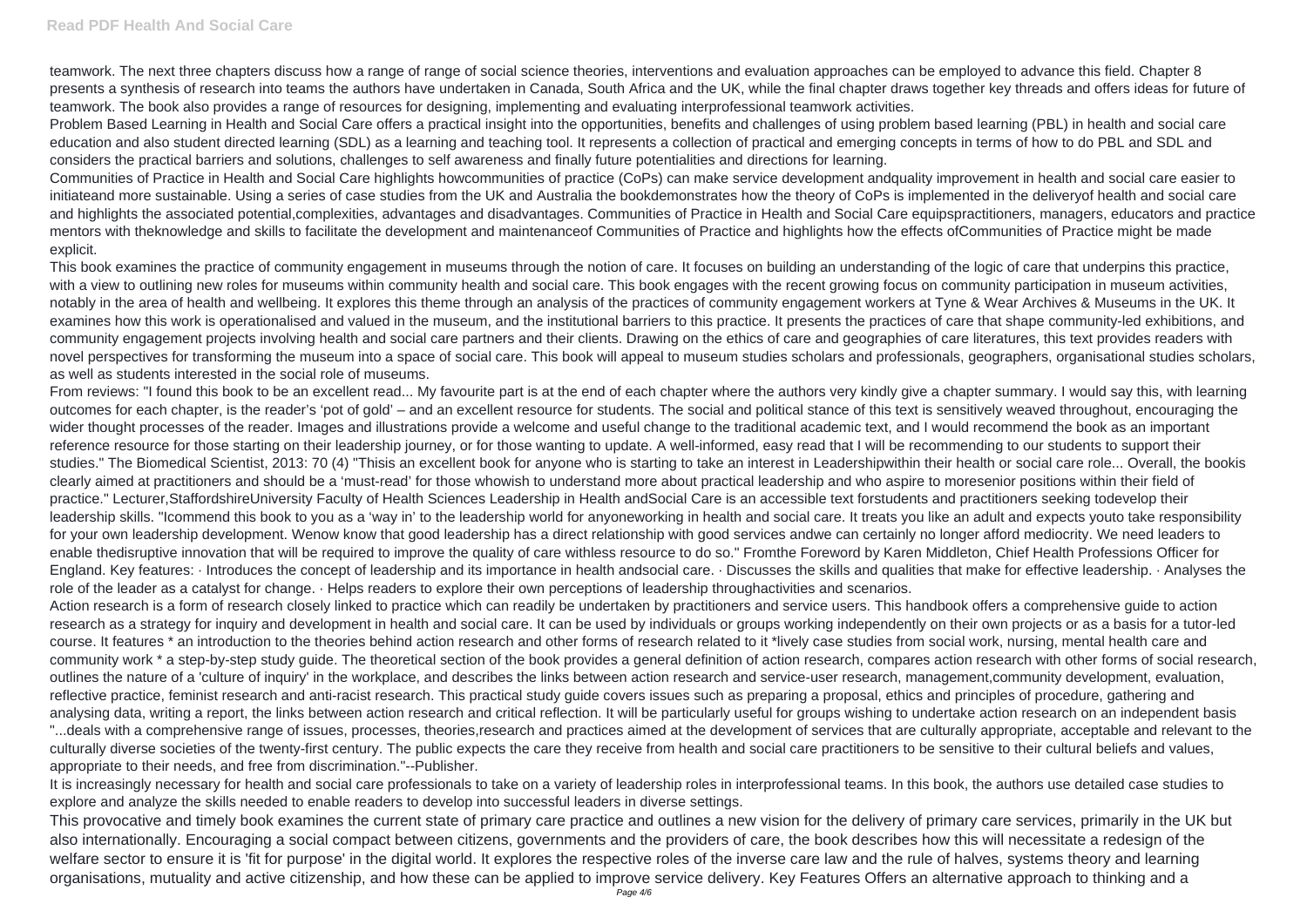challenge to leaders within primary care and to those with administrative responsibility for the sector Reflects the multiple challenges facing primary care, including the rise in frail elderly patients, increasing multi-morbidities, the impact of changing demography with migration and much more Sets these challenges in a context of increasing workforce pressures, including changing attitudes to professionalism, burnout and recruitment difficulties Outlines a road map for improvement responding to current challenges around social care as well as digital/e-health Aimed at, and written for, all those committed to improving the future of the primary care sector in the UK and internationally, this important book will be of interest to students, clinicians, managers, commissioners, policy makers and service users. The Author Nigel Starey is a practicing GP, an academic GP and an advisor for the Care Quality Commission, UK.

Written to accompany the Foundation degree in Health and Social Care, and other higher education courses in the same area, this book offers a user-friendly approach to help you make the most of your course. Matched to the Foundation Degree guidelines, Your Foundation in Health and Social Care gives you the knowledge and skills necessary for effective learning both in academia and in the workplace. The book includes: - Case studies drawn from a range of health and social care settings to illustrate 'real-life' practice; - Suggested Essay Topics, Activities and Further Research features that encourage you to develop your knowledge and understanding; - Study Skills tips and guidelines for approaching learning; Written in a lively and engaging style the comprehensive content and jargon-free approach will make this book invaluable for students. It will be a core text for those studying Foundation degrees and higher education courses in health and social care.

Managing Projects in Health and Social Care is designed for anyone who is asked to manage a public services project but who lacks the experience or training to feel confident in this role. The book shows how to use project management techniques to ensure that your project will be successful. The key dimensions discussed are: \* budget \* time \* feasibility \* planning / scheduling \* implementation \* evaluation. The book includes many examples to show how people have used the techniques described in health and care settings. There are clear explanations of how and when to use each technique and consideration of the differences between large and complex projects and smaller, less complicated ones. It is a valuable resource for anyone who wants to be sure that their project will make a useful contribution to improvement of health and care services. Critical reflection is an important way that health and social care practitioners can theorise from their own practice, improving and developing their work. This text presents case studies from a variety of different health and social care settings, demonstrating how it can be used in effective and innovative practice.

"... the book makes an excellent contributionto the library of those keen to delve further intothe realm of critical reflection, understand variousinterpretations of interdisciplinary practices, anduse these to aid their own and others' professionalpractice, exploration and development." Learning in Health and Social Care How can professionals reflect critically on the aspects of their work they take for granted? How can professionals practise with creativity, intelligence and compassion? What current methods and frameworks are available to assist professionals to reflect critically on their practice? The use of critical reflection in professional practice is becoming increasingly popular across the health professions as a way of ensuring ongoing scrutiny and improved concrete practice - skills transferable across a variety of settings in the health, social care and social work fields.

"Working in Health and Social Care: An Introduction For Allied Health Professionals provides guidance to all allied health professionals including physiotherapists, radiographers, chiropodists, podiatrists, occupational therapists and speech and language therapists in understanding health and social care agendas and their career development within these areas. It discusses a wide range of topics relevant to contemporary practice, and how these sit within health and social care systems, aiming to engage the reader in thoughtful application of this information to their own learning, practice and knowledge base."--BOOK JACKET.

This anthology provides a unique window on to people's experiences and perceptions of health and social care, demonstrating how communication and relationships lie at the heart of work in this field.

"This book provides the latest and most relevant research on the understanding, expansion, and solutions on technologies used for improvements in the health and social care field"--Provided by publisher.

'While emphasising caring for others, this book also place great importance on the practitioner caring for and developing themselves. Contemporary care environments place high demands upon students and practitioners of all disciplines. We want practitioners to do more than simply survive these environments, we want practitioners to thrive and feel enabled to lead themselves and others.' John Hurley and Paul Linsley, in the Preface Emotional intelligence is centred in self-awareness, empathy and leadership, as well as communication, relatedness and personal resilience. This book adopts a fresh approach to personal and professional development in healthcare by applying emotional intelligence to a range of clinical and educational contexts..This practical, user-friendly guide engages the reader on both an emotional and a cognitive level, offering an energising way for healthcare professionals to work more effectively as individuals and as part of a team. The activities provided are thought-provoking for personal study and ideal for session planning in larger groups. Emotional Intelligence in Health and Social Care is recommended for all educators and students of medicine, nursing, social care and the Allied Health Professions. When I began my professional training over forty years ago the curriculum paid no attention to the 'stuff' of the 'emotions'. However, when faced with the confusion of real people, and the uncertainty of decision making, I - like everyone else - had to draw on my emotions; feeling my way towards a different kind of knowledge. A book like this might have helped me come to a different understanding of what I needed to do to help myself to coexist with, work alongside and help others. From the Foreword by Phil Barker